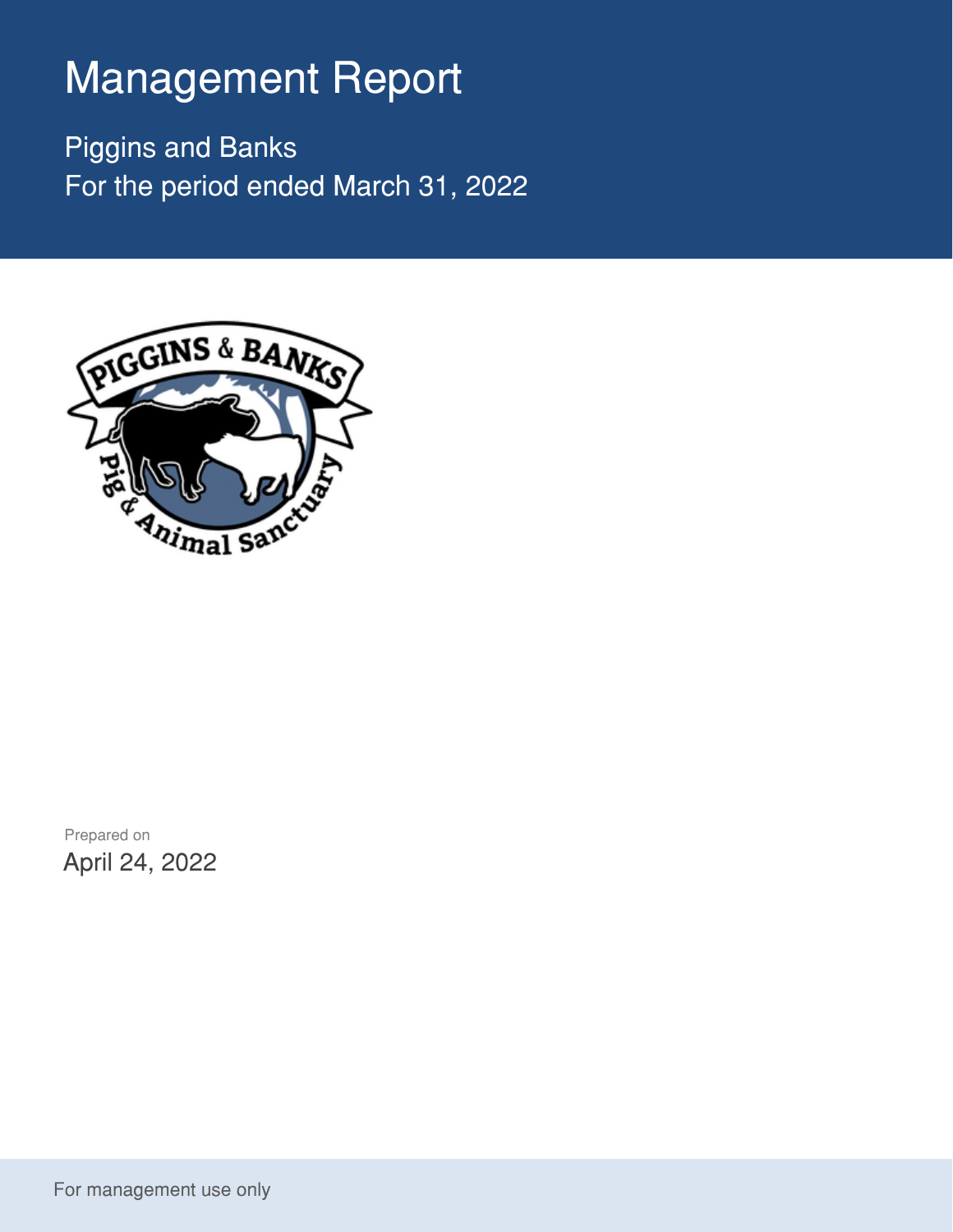## Statement of Activity

January - March, 2022

|                                                      | Total     |
|------------------------------------------------------|-----------|
| <b>REVENUE</b>                                       |           |
| 4000 Donations                                       | 0.00      |
| 4100 Online Donations                                | 4,317.16  |
| 4101 Online Donations - Piggins Visit                | 35.76     |
| 4103 Online Donations - Pig Sponsorship              | 5,887.51  |
| <b>Total 4100 Online Donations</b>                   | 10,240.43 |
| 4200 Offline Donations                               | 6.00      |
| <b>Total 4000 Donations</b>                          | 10,246.43 |
| 5100 Sales                                           | 0.03      |
| 5300 Sales of Product Revenue                        | 0.05      |
| 5310 Merchandise Sales - Piggins and Banks           | 197.50    |
| 5311 Merchandise Shipping - Piggins and Banks        | 43.54     |
| <b>Total 5300 Sales of Product Revenue</b>           | 241.09    |
| 5400 Services Revenue                                | 0.00      |
| 5410 Guided Sanctuary Tours                          | 210.00    |
| <b>Total 5400 Services Revenue</b>                   | 210.00    |
| <b>Total Revenue</b>                                 | 10,697.55 |
| COST OF GOODS SOLD                                   |           |
| 6000 Cost of Goods Sold                              | 0.00      |
| 6010 Merchandise Production and Shipping             | 291.73    |
| <b>Total 6000 Cost of Goods Sold</b>                 | 291.73    |
| <b>Total Cost of Goods Sold</b>                      | 291.73    |
| <b>GROSS PROFIT</b>                                  | 10,405.82 |
| <b>EXPENDITURES</b>                                  |           |
| 7020 Bank Charges & Fees                             | $-101.19$ |
| 7022 Stripe - Service Charges                        | 151.10    |
| 7023 Square - Service Charges                        | 13.05     |
| Total 7020 Bank Charges & Fees                       | 62.96     |
| 7070 Job Supplies                                    | 0.00      |
| 7071 Work Apparel                                    | 206.11    |
| <b>Total 7070 Job Supplies</b>                       | 206.11    |
| 7080 Legal & Professional Services                   | 0.00      |
| 7081 Veterinary Services                             | 350.00    |
| 70810 Veterinary Services - General Checkups / Exams | 143.00    |
| 70811 Veterinary Services - Spay and Neutering       | 1,828.50  |
| 70812 Cremation / Funeral Services                   | 345.00    |
| 70815 Veterinary Services - Euthanasia               | 115.00    |
| <b>Total 7081 Veterinary Services</b>                | 2,781.50  |
| 7082 Accounting Services                             | 270.00    |
| 7083 Farrier Services                                | 95.00     |
| 7084 Equine Dentistry                                | 300.00    |
| Total 7080 Legal & Professional Services             | 3,446.50  |